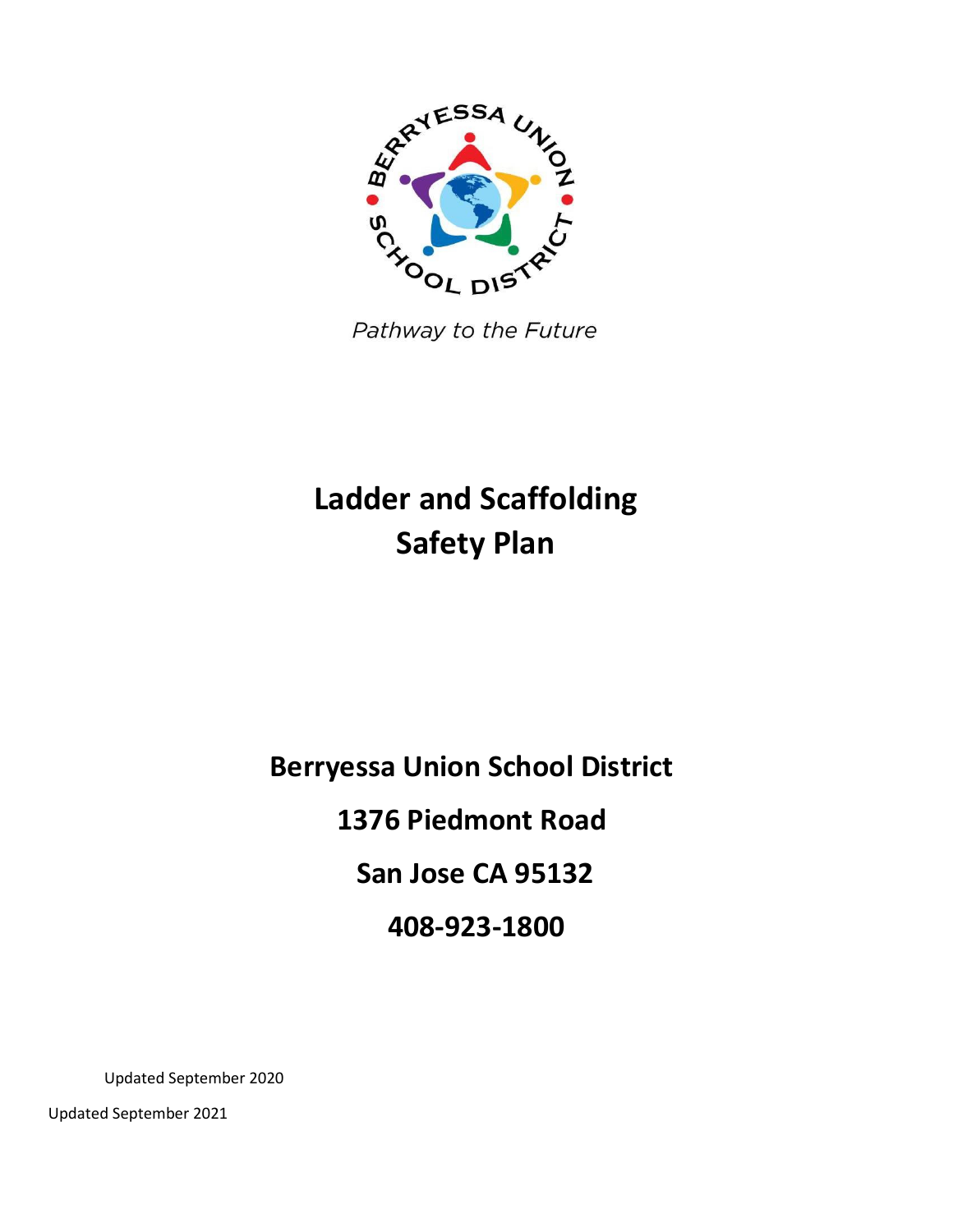### **LADDER AND SCAFFOLD SAFETY PLAN**

This plan outlines the Berryessa Union School District's guidelines for the operation, maintenance, safety, and training for ladder and scaffolds.

Ladder & Scaffold Safety Falls can result in serious injury or death. Falls from a higher elevation account for approximately 10% of workplace fatalities and 5.2% of nonfatal workplace injuries

## **PORTABLE LADDER SAFETY**

Falls from portable ladders (step, straight, combination and extension) are one of the leading causes of occupational fatalities and injuries.

- Read and follow all labels/markings on the ladder.
- Avoid electrical hazards! Look for overhead power lines before handling a ladder. Avoid using a metal ladder near power lines or exposed energized electrical equipment.
- Always inspect the ladder prior to using it. If the ladder is damaged, it must be removed from service and tagged until repaired or discarded.
- Always maintain a 3-point (two hands and a foot, or two feet and a hand) contact on the ladder when climbing. Keep your body near the middle of the step and always face the ladder while climbing (see diagram).
- Only use ladders and appropriate accessories (ladder levelers, jacks or hooks) for their designed purposes.
- Ladders must be free of any slippery material on the rungs, steps or feet.
- Do not use a self-supporting ladder (e.g., step ladder) as a single ladder or in a partially closed position.
- Do not use the top step/rung of a ladder as a step/rung unless it was designed for that purpose.
- Use a ladder only on a stable and level surface, unless it has been secured (top or bottom) to prevent displacement.

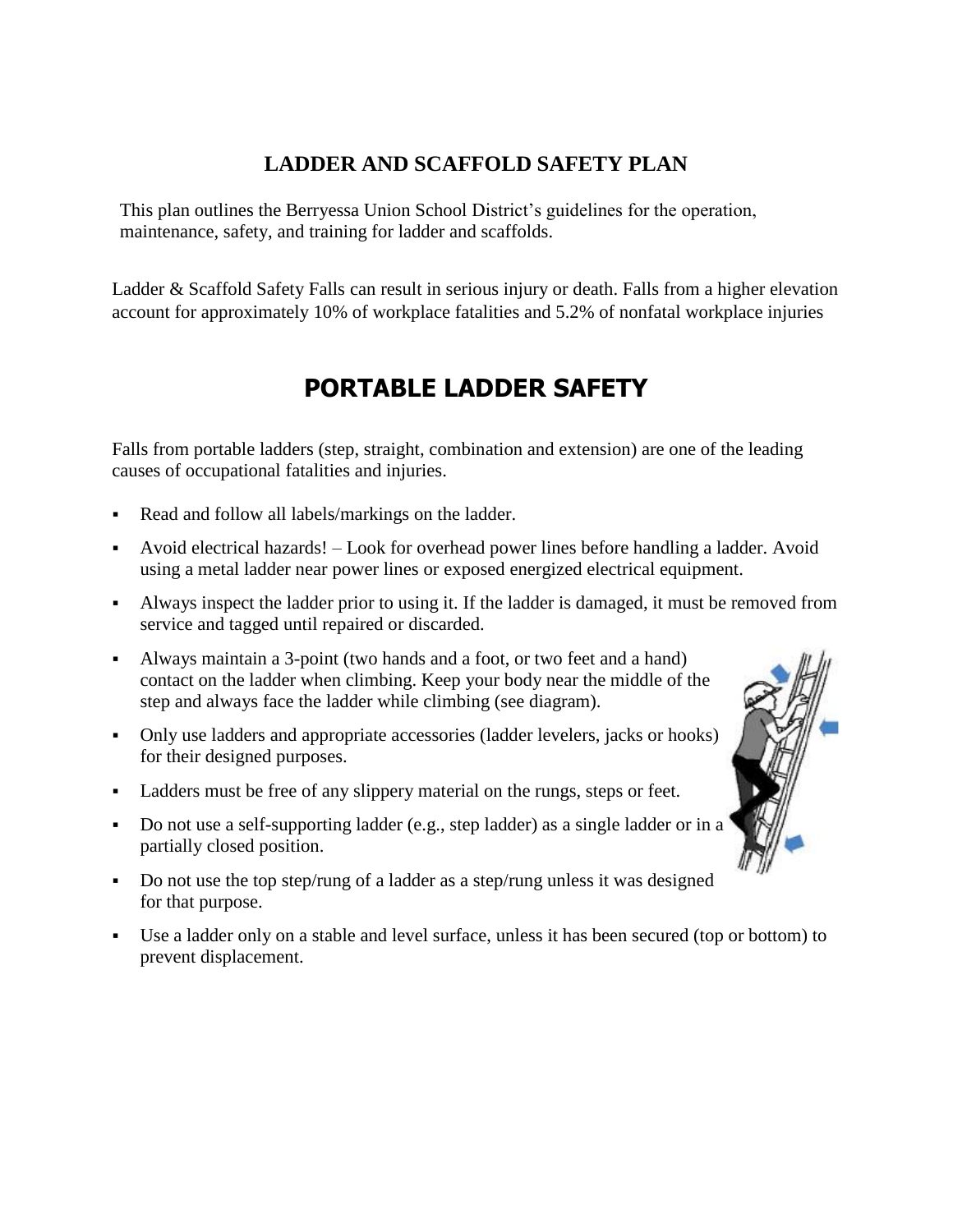- Do not place a ladder on boxes, barrels or other unstable bases to obtain additional height.
- Do not move or shift a ladder while a person or equipment is on the ladder.
- An extension or straight ladder used to access an elevated surface must extend at least 3 feet above the point of support (see diagram). Do not stand on the three top rungs of a straight, single or extension ladder.
- The proper angle for setting up a ladder is to place its base a quarter of the working length of the ladder from the wall or other vertical surface (see diagram).
- A ladder placed in any location where it can be displaced by other work activities must be secured to prevent displacement or a barricade must be erected to keep traffic away from the ladder.
- $\frac{x}{4}$
- Be sure that all locks on an extension ladder are properly engaged.
- Do not exceed the maximum load rating of a ladder. Be aware of the ladder's load rating and of the weight it is supporting, including the weight of any tools or equipment.

#### **Scaffold Safety Guidelines**

DO NOT use a scaffold unless you are authorized and competent in the use of scaffolding!

Scaffolds must have firm footing or anchorage to support the intended load.

Use a competent or trained person to erect, move, dismantle or alter.

Standard guardrails are required at 4 and 6 feet.

Replace or repair any damaged parts immediately.

All planking should be scaffold grade and should be overlapped 12 inches and secured.

Do not allow materials to accumulate that could cause a trip or fall.

Do not work on scaffolds during high winds or storms.

Do not work on scaffolds in slippery conditions. Fall protection gear is designed to catch a worker in the case of a fall and prevent that worker from striking the ground or other objects. There are many different types of fall protection devices, which are designed for different jobs and situations. When doing elevated work, wearing fall protection gear and tying off can prevent a fall that could result in serious injury or death. Many of these devices are comfortable, inexpensive, and pose very little inconvenience to your work procedures. The time you take to wear the gear and tie off properly can save your life!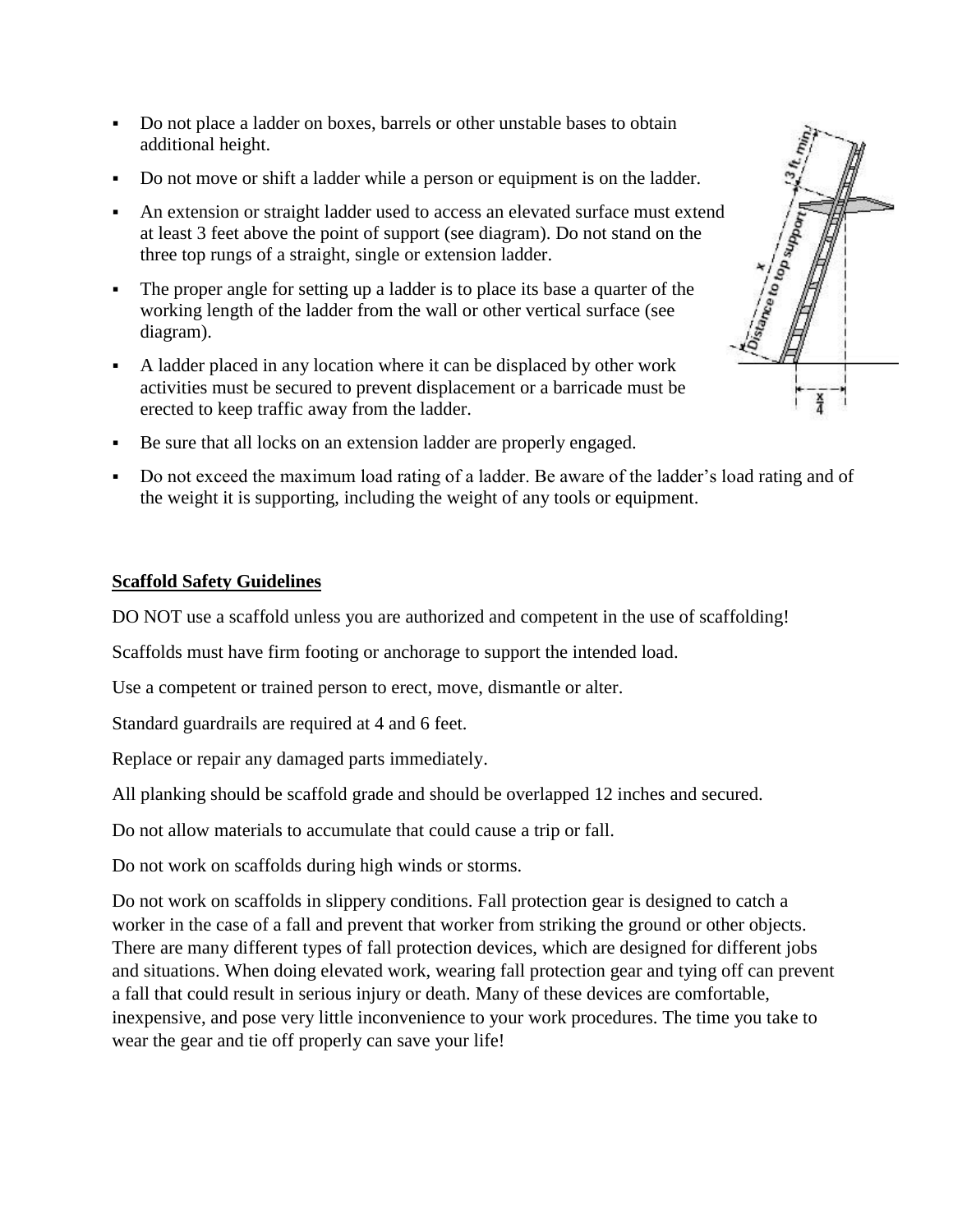**Guidelines:** Scaffolding is an important facet of the construction industry. Knowledge and good judgment are imperative in the placement, selection, and grade of materials used in erecting scaffolding.

A. Types

- 1. Tubular welded frame
- 2. Form scaffolding
- 3. Mobile manually propelled
- 4. Two-point suspension
- 5. Ladder type platforms
- 6. Elevated work platforms
- 7. Self-propelled elevating work platforms

#### B. Handrail

All scaffolding shall include:

- 1. Rail at 42 inches of 2 x 4 lumber, 3/8 cable or metal equivalent.
- 2. Mid-rail, same strength requirements as above.

3. Top and mid-rail are to be capable of withstanding 200 pounds of applied force as though a body mass were propelled against them, and 25 pounds per foot of force in all directions against other rails and members.

4. Post support at minimum 8-foot centers of restricting rail. Deflection from specified loads shall not be more than 3 inches.

5. Toe boards to prevent material, tools, or other items from falling from the scaffold will be a minimum of 3/4 x 4 inches. They are considered an integral part of the handrail system, and are included in the general term handrail unless specifically omitted by a notation.

#### C. Braces

1. Must be x type. Standard parts of tubular scaffold assembly must be in place on both sides of each section; exceptions are the top inside of mason's scaffold until the sources are at the level of the top deck.

2. Diagonal wood braces will be fastened to each post at the top and bottom.

3. Diagonal spreader braces must be in place at each third section of height as tubular metal scaffold assembly progresses.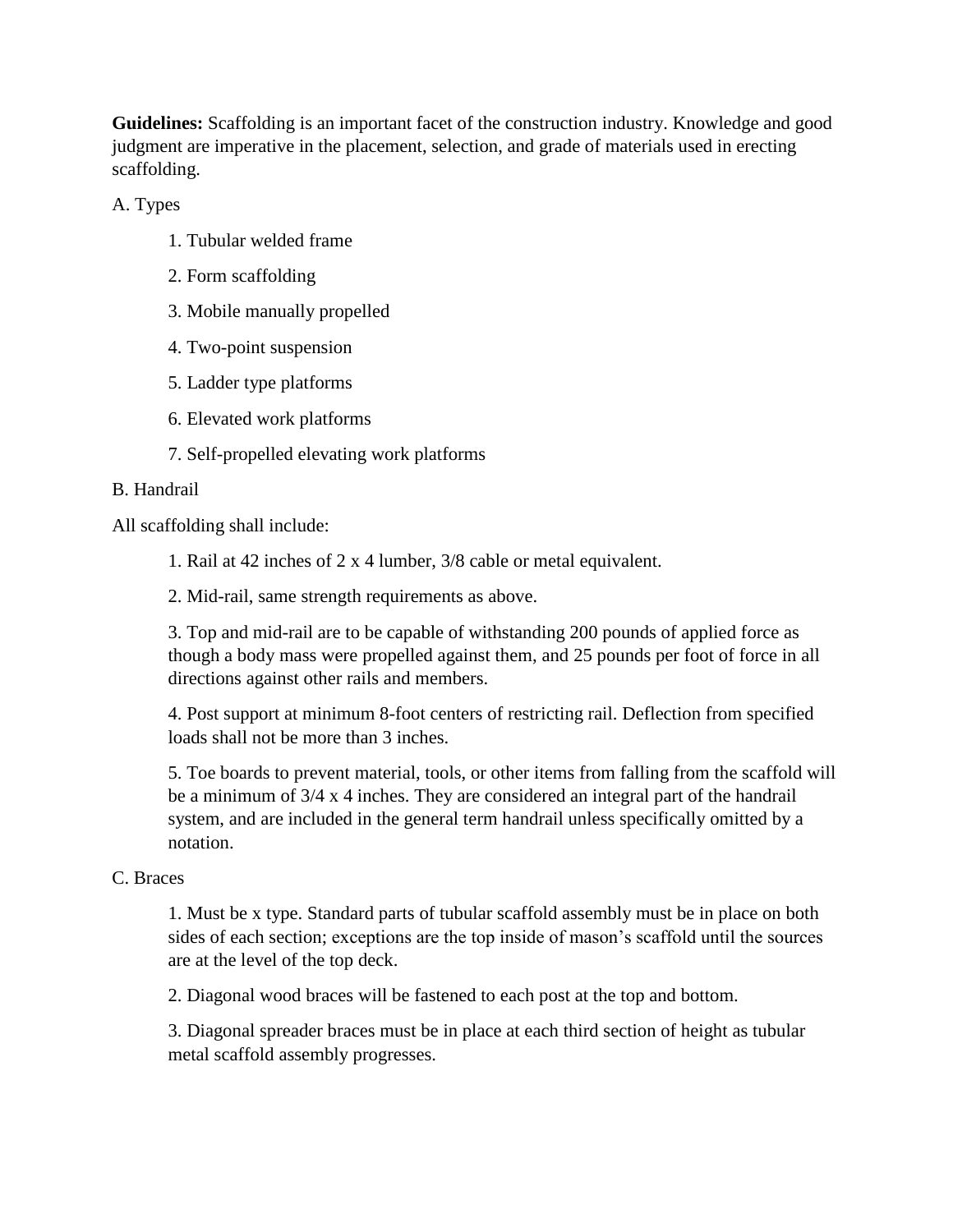#### D. Scaffold planks

1. District standards for scaffold planks are two-inch x 10-inch scaffold-grade 1,500 pounds f.s. (fiber stress grade) or laminated material. Lengths are eight-foot, ten-foot and sixteen-foot.

2. Scaffold plank support will not exceed eight-foot centers.

3. Scaffold planks must be secured or fastened to supports on all types (except metal scaffold frame units, if used). Planks must overlap 12 inches in continuing runs. All planks must overhang the bearing by at least 6 inches and not more than 12 inches. Maximum loading on each eight-

E. All other scaffolds are to have a four to one safety factor of the intended load.

F. Sills are required on soft ground, grating, or other similar base surface.

G. Base plates are available for scaffold legs on solid ground.

H. Screw-type levelers are used for irregular base surface and increment height adjustment.

I. Scaffold erection will be directed by a competent person familiar with and trained in scaffold erection, who shall be responsible for safety and compliance of the procedures herein and with OSHA 29 CFR 1926.451 subpart l.

J. Scaffold erection must start level and a plumb condition shall be maintained.

K. Metal scaffold legs shall be pinned at each joint as scaffold erection progresses.

L. Scaffold assemblies or towers must be secured to the adjacent structure or by a guy cable at minimum of 30 feet horizontally and 26 feet vertically.

M. Electrical power source proximity.

1. All scaffolds will be insulated from contact and ground potential from all power lines or other electrical current carriers.

N. Scaffolds and work decks above other work or travel areas will be screened or paneled between handrails and toe boards.

O. Scaffolds will have overhead protection from all work above, two-inch planks or equivalent materials must be used.

P. Scaffold decks will be fully planked.

Q. Ladders or other safe equivalent shall be provided for access from above or below, to scaffold work area.

R. Damaged planks, ladders or scaffold units will be repaired before use, or discarded if repairs cannot be done.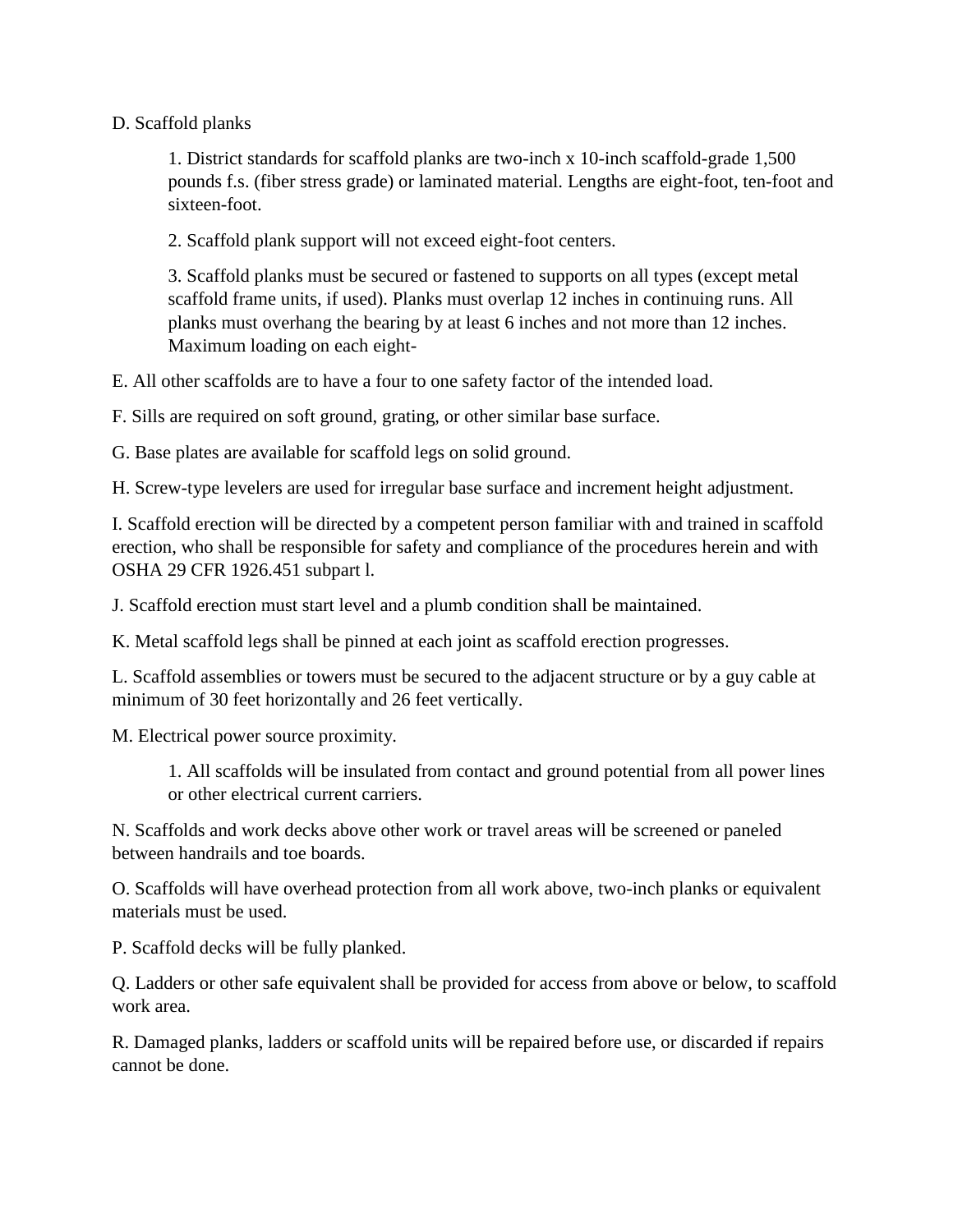S. If conditions for installing standard handrail are impractical, the designated person may elect to use a catenary cable or individual lifelines. Workers will connect to these with the lanyard of their safety belt.

T. Tubular welded frame units.

- 1. All basic standards apply.
- 2. Do not mix "brands" of scaffolds.

U. Form scaffolds.

1. All basic standards apply.

2. Must be designed and engineered by a competent person and approved by the project engineer.

V. Mobile scaffolds - manually propelled.

Scissor lifts, including those with platforms that extend beyond the equipment's wheelbase, do not fall within the ANSI definition of aerial lifts. Therefore, scissor lifts are not considered to be a type of aerial lift. While there are no OSHA provisions that specifically address scissor lifts, they do meet the definition of a scaffold.

1. Maximum height shall be four times the narrowest base measurement. Outriggers may be added to increase the height. Casters must be designed for the scaffold and the load, and shall be locked when not in motion. Mechanical scissor-type units will be locked or blocked at each location of use.

- 2. Insure that all bracing, as required by standards, is on scaffolds.
- 3. Persons will not ride the unit unless:

a. The floor is within three degrees of level.

b. The floor is free of holes and obstructions.

c. Persons are secured, tools are lowered or laid on the deck.

- d. Persons sit down on the deck.
- e. Movement force is applied at the base of the unit.
- 4. Standard deck, handrails, mid-rail, and toe boards are required.

#### W. Mobile elevated work platforms

1. All persons designated to work on these units will be instructed in the operation of the controls by the site supervisor, manager or other designated person.

2. All units are load rated and will not be loaded with persons, tools, and equipment that will exceed the rated capacity.